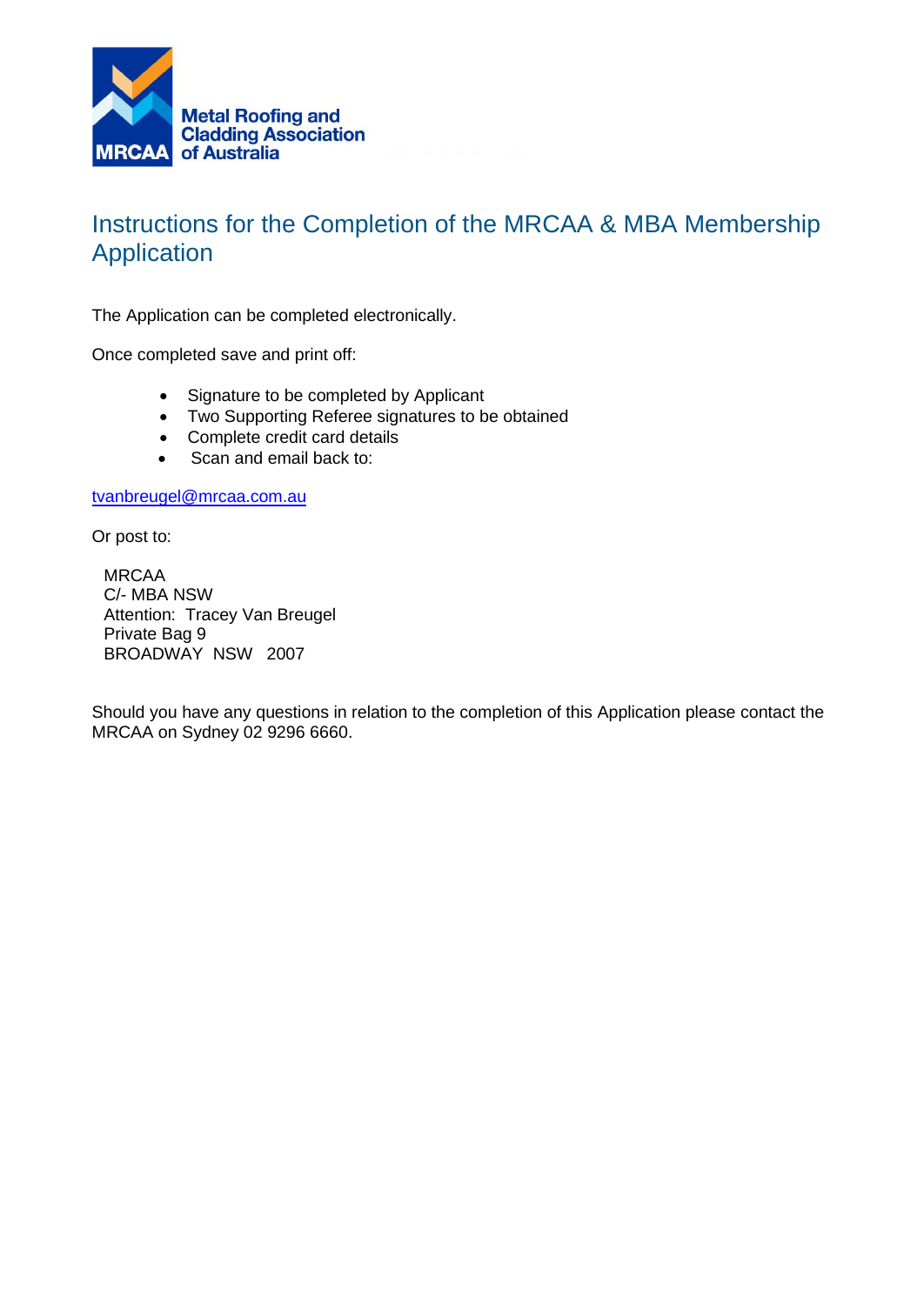



# **MRCAA & MBA NSW MEMBERSHIP APPLICATION**

I/We hereby apply for Membership of MRCAA & MBA NSW as an individual / ordinary / associate member (circle one)

| Applicant's Name:                                                  |                            |      |
|--------------------------------------------------------------------|----------------------------|------|
| <b>Business Name:</b>                                              |                            |      |
| <b>ABN/ACN No.:</b>                                                |                            |      |
| Registered Office Address:                                         |                            |      |
| Mailing Address:                                                   |                            |      |
| Roof Plumbing Contractor's Licence No.: (Ordinary Members only)    |                            |      |
| Name of Representative: (If different from above)                  |                            |      |
| Type of Business Operation:                                        |                            |      |
| Telephone - Business:<br>Mobile:                                   |                            | Fax: |
| Email:                                                             | Website:                   |      |
| Admin Contact Name:                                                | Admin Tel:                 |      |
| Admin Email:                                                       |                            |      |
| Does Admin contact have authority to make changes to this account: | $\square$ No<br>$\Box$ Yes |      |

On acceptance of Membership, I agree to abide by all rules and regulations as constituted by the Memorandum and Articles of Association of MRCAA and Master Builders Code of Ethics and Fair Business Practice as per page 2 of this Application Form.

| - | Jate:                 |
|---|-----------------------|
| ╍ | $ \sim$ $\sim$ $\sim$ |
|   |                       |

### **REFEREES**

| I MRCAA Ordinary Member proposing this application: | Signed:      |
|-----------------------------------------------------|--------------|
| <sub>I</sub> Company:                               | Contact No.: |
| I MRCAA Ordinary Member seconding this application: | Signed:      |
| <sub>I</sub> Company:                               | Contact No.: |

Note: This application must be accompanied by the prescribed Annual Subscription as set out below:

| Roof Plumbing Apprentice TAFE registered:       | Free Membership       |
|-------------------------------------------------|-----------------------|
| Ordinary / Contractor Membership:               | \$800 pa (plus GST)   |
| Associate / Manufacturer / Supplier Membership: | \$1,600 pa (plus GST) |